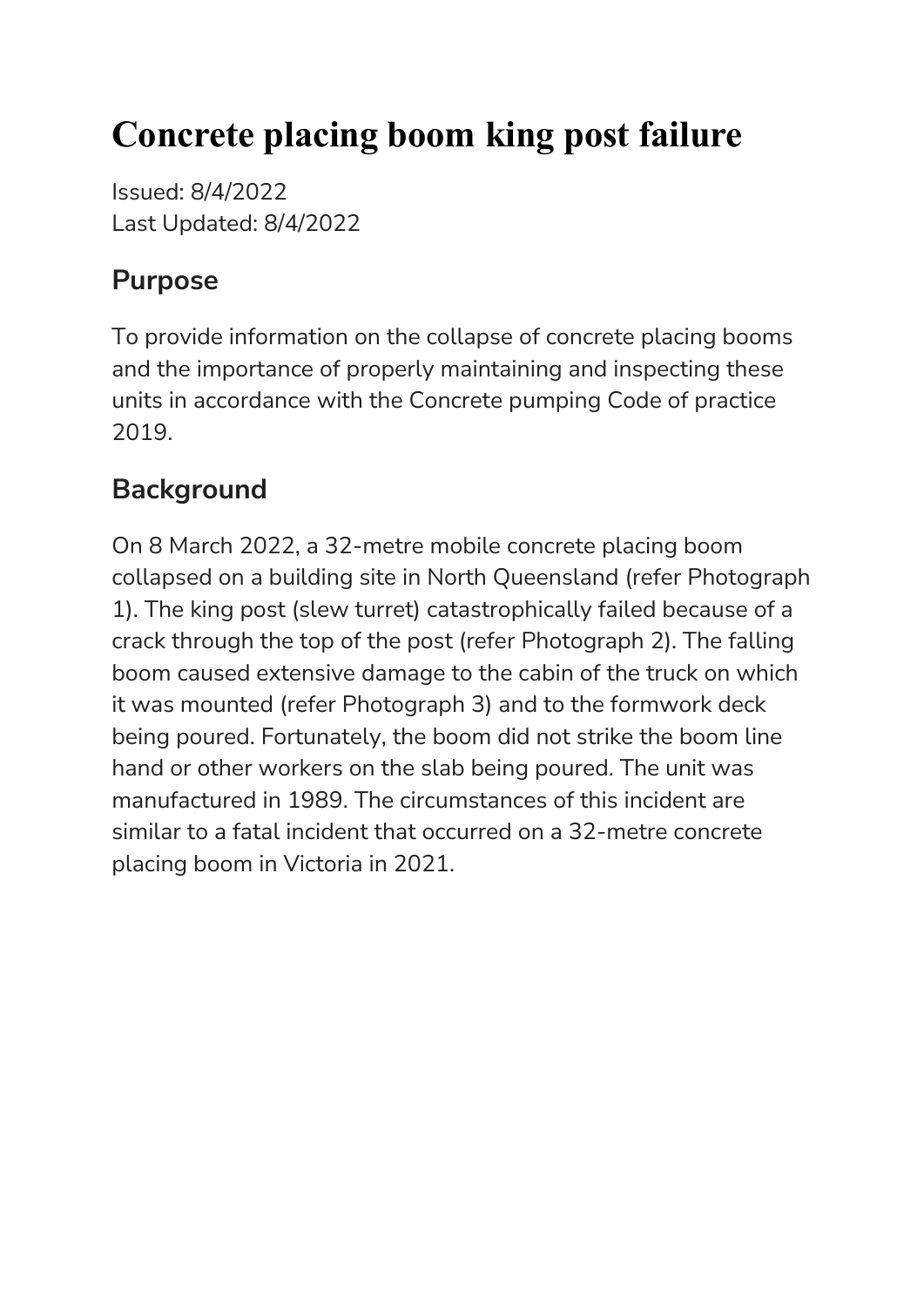

**Photograph 1:** Mobile concrete placing boom with a collapsed boom.



**Photograph 2:** Crack through king post.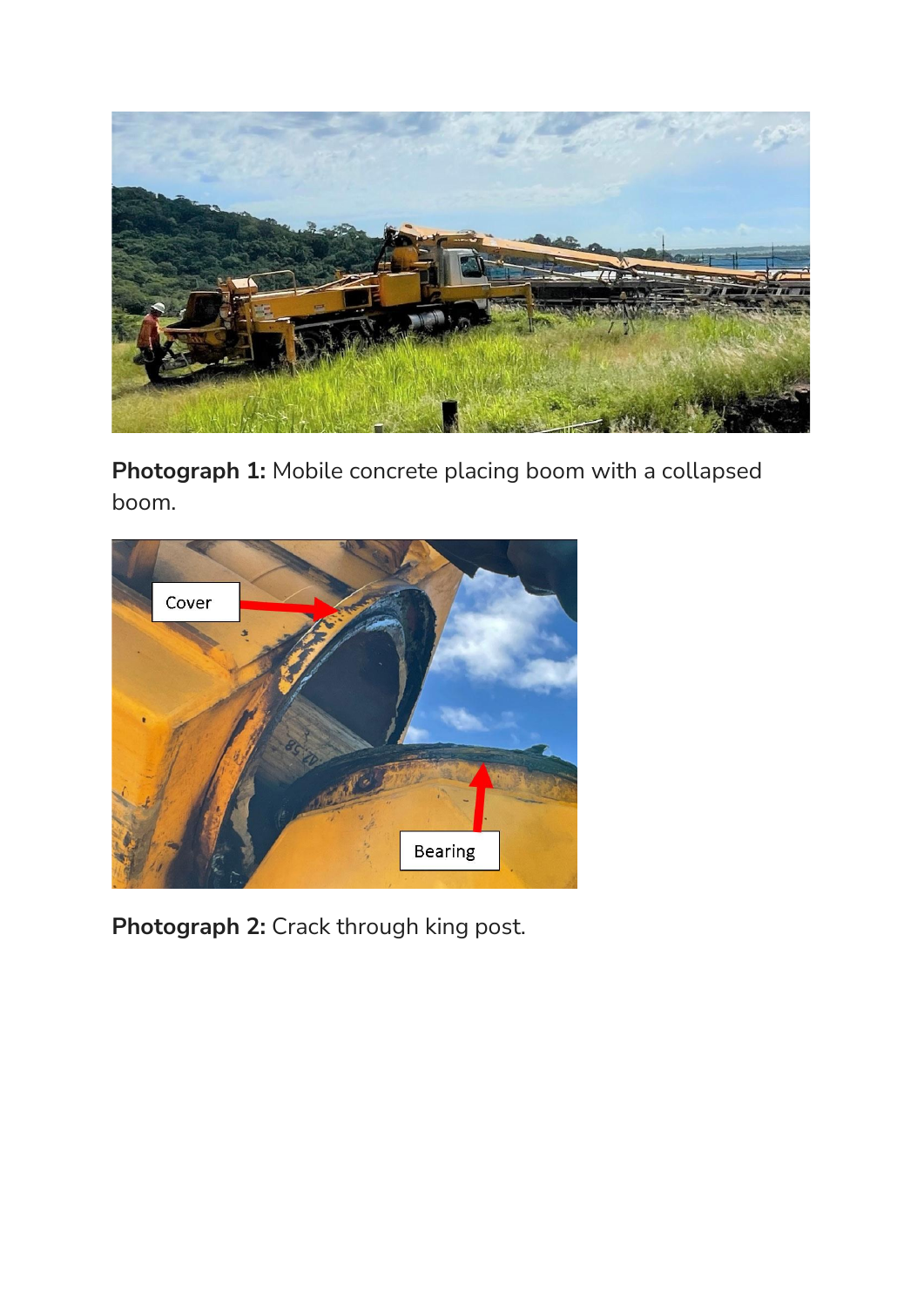

**Photograph 3:** Damaged truck cabin.

# **Contributing factors**

Photographs taken after the incident show that the king post had a pre-existing crack through approximately 40 per cent of the original material area, and the crack had been present for some time (refer Photograph 4). The pre-existing crack was discoloured with rust and grease. When the king post was mounted on the pedestal, the pre-existing crack would have been hidden behind the king post slew bearing and a cover obscuring the bearing (refer Photograph 2). An external inspection of the king post and a function test of the unit would not have identified the presence of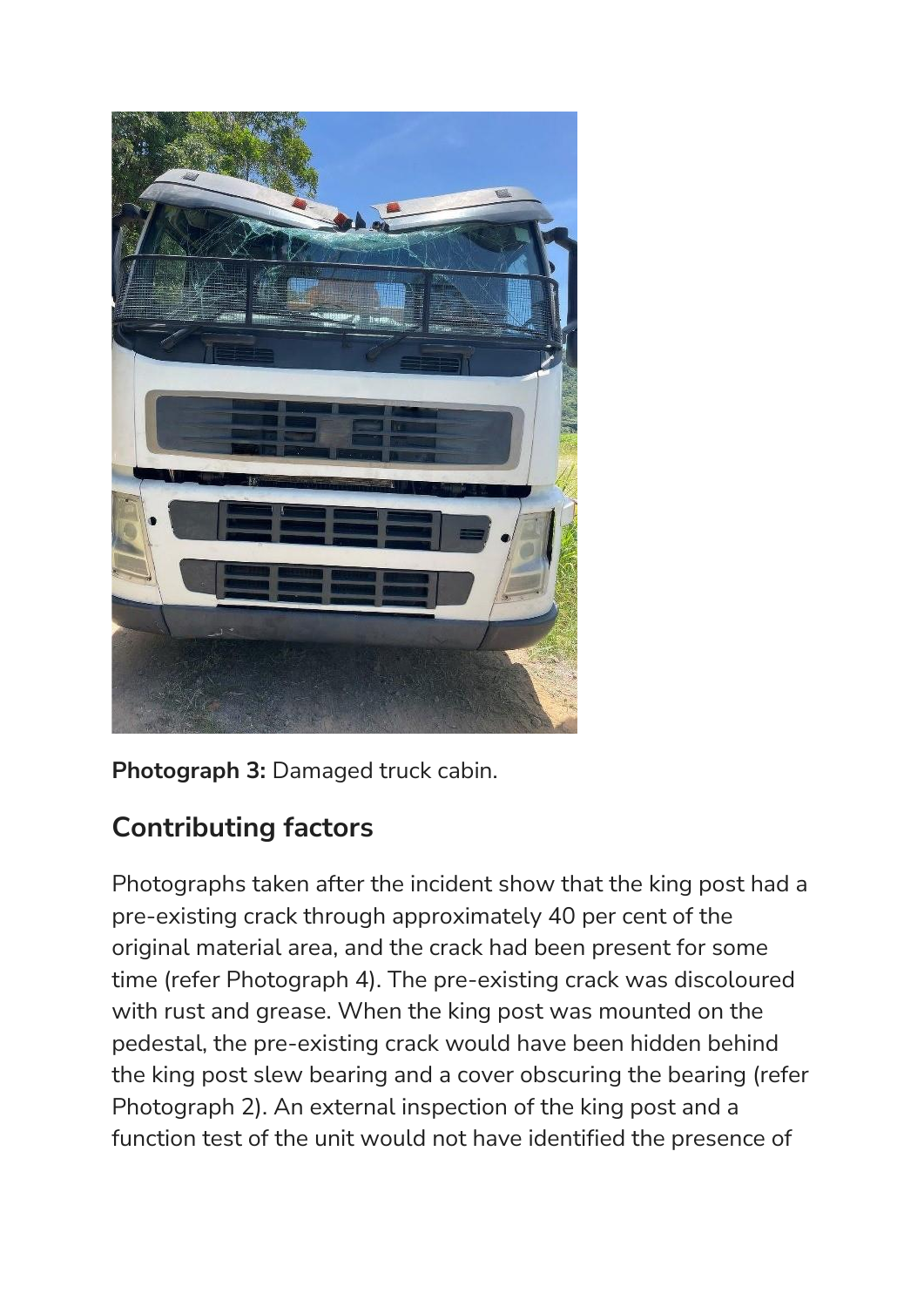the pre-existing crack. The only way to inspect the king post for cracks would be by lifting the king post out with a crane.

The unit in this incident was more than 30 years old. Concrete placing booms can be prone to metal fatigue and cracking due to a high degree of cyclic loading from the pulsating action of the concrete pump. As the units age, cracking and wear will become more common as they approach or exceed their design life. The need for comprehensive inspection becomes extremely important as the units age. An external inspection of the unit alone, without dismantling, will not be adequate to see all high stress areas.



**Photograph 4:** King post with a pre-existing crack.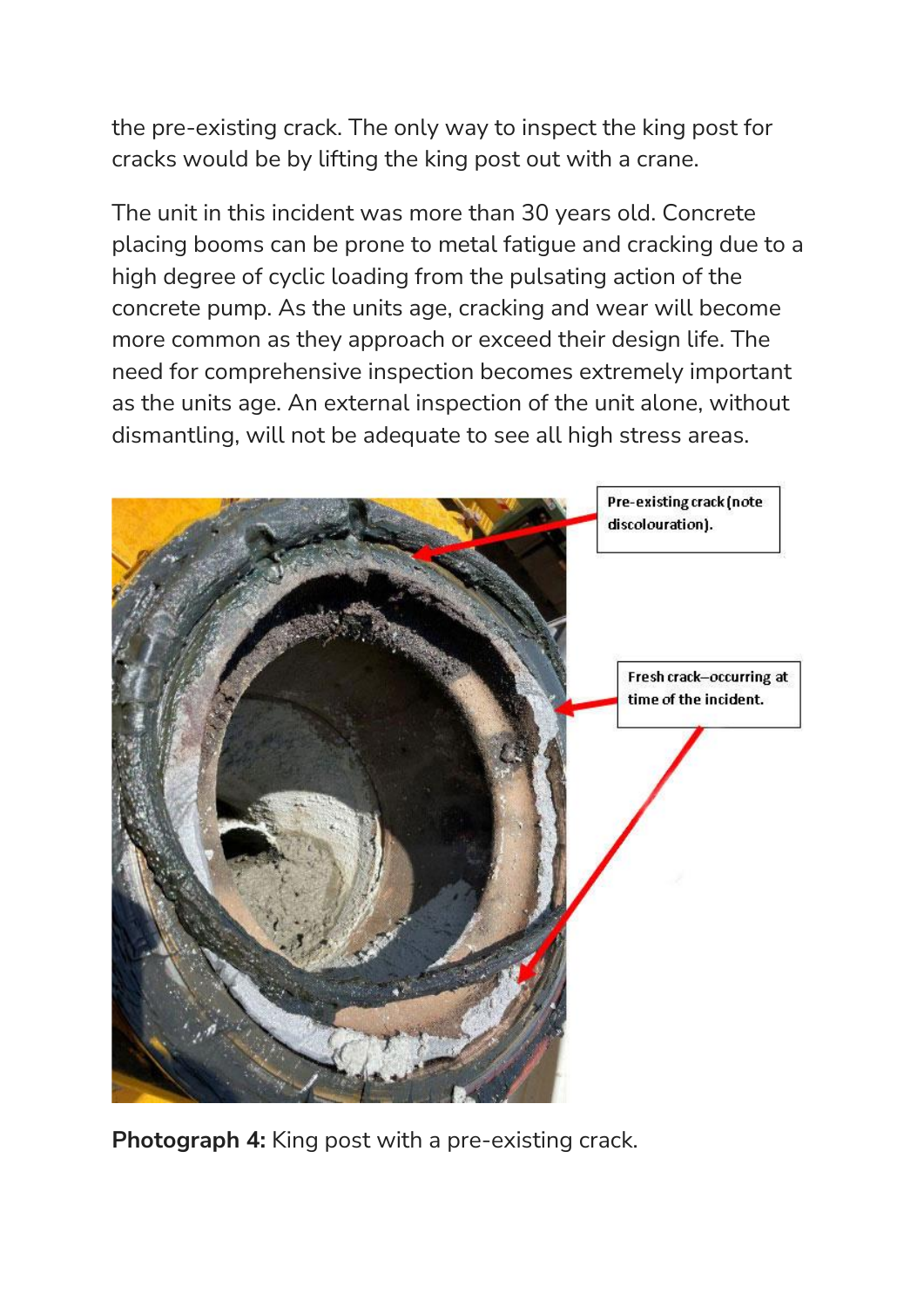## **Action required**

All concrete placing booms need to be maintained and inspected in accordance with the manufacturer's instructions and the criteria specified in the Concrete pumping Code of practice 2019 (the Code).

The Code specifies several inspection types including preoperational, routine, annual and major inspections. The major inspection is specified at intervals not exceeding six years. At the major inspection, concrete placing booms, including outriggers and slewing mechanisms, should be dismantled so that high stress areas can be inspected and repaired or replaced. The professional engineer overseeing the process needs to provide a comprehensive report that demonstrates the extent of the inspection and remedial work carried out on the unit.

Dismantling of the unit for the major inspection should be the industry standard for all concrete placing booms operating in Queensland. Also, the six-year major inspection does not guarantee that the unit will be safe for another six years. On-going monitoring of the unit, including a comprehensive annual inspection, needs to be carried out. If the unit is showing signs of accelerated degradation (e.g. wear, cracks), parts of the unit may need to be dismantled and inspected prior to the next major inspection. It is advisable to discard and scrap a concrete placing boom where the degree of degradation exceeds the ability to adequately inspect and repair the unit.

#### **Section 5.6 of the Code states:**

The major inspection is to be a comprehensive inspection that includes dismantling all high stress areas and components subject to wear, unless considered unnecessary by the certifying engineer,